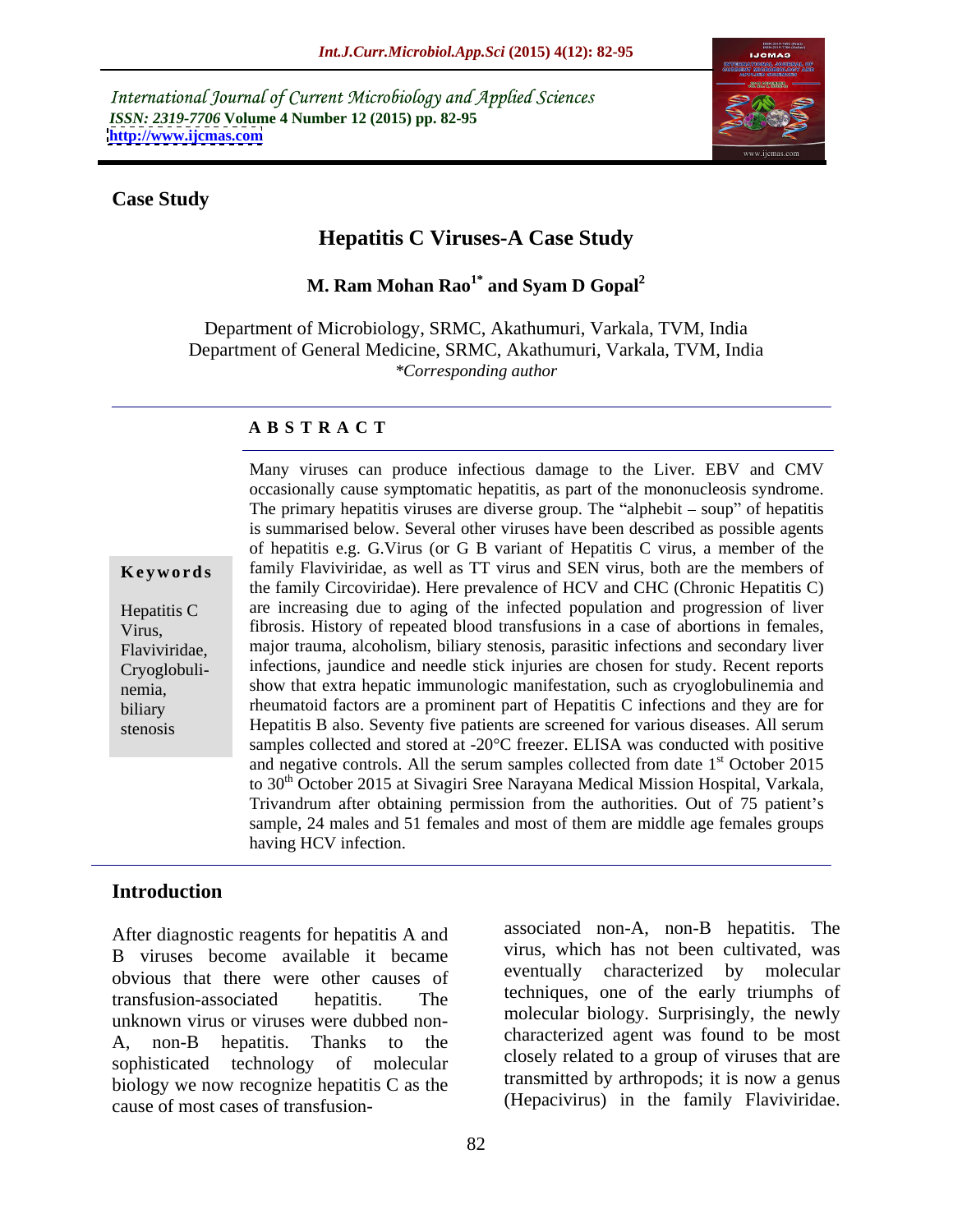Concepts of genetic relationships among hepatitis C virus strains are evolving. At hepatocellular carcinoma after the least 11 genotypes have been described, but other investigations as sign the genotypes to immunologic manifestations, such as six clades. Patients who are infected with cryoglobulinemia and rheumatoid factor, are strains of clades 1a and 1b (corresponding to a prominent part of hepatitis C infection, as genotypes 1a and 1b) respond less well to interferon treatment and progress more rapidly to chronic liver disease than do individuals who have been infected with other strains. Otherwise, there appear to be

has many similarities to that of hepatitis B, abuse. Screening of blood product of hepatitis C virus has substantially reduced healthcare workers in Baltimore was similar to that in the general population. Suggesting emerge. In 1971, a radioimmuno-

infected with hepatitis C virus is similar to that of controls, although infected patients have a slightly increased risk of dying from liver disease. Once a patient has documented Surprisingly, using these assays, it was chronic infection, however, the outlook is found that most patients with transfusion much worse. Cirrhosis is a significant associated hepatitis did not have hepatitis B complication of chronic infection. Hepatitis (Ali and Siddiqui, 1997). Because the only

C infection is an independent risk factor for hepatocellular carcinoma after the development of cirrhosis. immunologic manifestations, such as they are for hepatitis B.

# **Recognition of the disease**

few phenotypic differences among distinct diseases termed infectious hepatitis genetically dissimilar strains (Alberti *et al.,* and homologous serum hepatitis during 1997). World War II. Later, the terms hepatitis A The epidemiology of hepatitis C infections were applied, and the infectious agents but some significant differences are hepatitis A virus (HAV) and hepatitis B apparent. The most common route of spread virus (HBV). Until sensitive and accurate is through blood product, including immune tests became available to distinguish patients globulin, surgery, and intravenous-drug who were infected by these viruses, the risk of transmission by this route. Sexual individual patient. With the discovery of transmission occurs, but the frequency is Australia antigen, later termed hepatitis B much less than in hepatitis B infection. The surface antigen (HBs Ag), in 1965 and its prevalence of antibody to hepatitis C among association with hepatitis B in 1968, a that workers are exposed to low levels of precipitation test for antibody to HBsAg was virus or that transmissibility is not great. developed that reached a sensitivity Acute hepatitis C virus infection is often less who had previously been infected with HBV severe than that of hepatitis B, but the (Ling and Overby, 1972). Soon after, highly frequency of chronic hepatitis C disease is sensitive radioimmunoassay's (RIAs) for high. The subject has been reviewed by HBsAg become available as well as a test Iwarson and colleagues (1995). for antibody to the hepatitis B core antigen The long-term mortality of patients who are patients infected by HBV in the present or Viral hepatitis had been separated into two (HA) and hepatitis B (HB), respectively, associated with these diseases were named however, the diagnosis was based on the clinical and epidemiologic features of the clearer picture of viral hepatitis began to emerge. In 1971, a radioimmuno sufficient to identify virtually all patients (HBcAg). With these three tests, virtually all past could be identified and their current clinical status determined.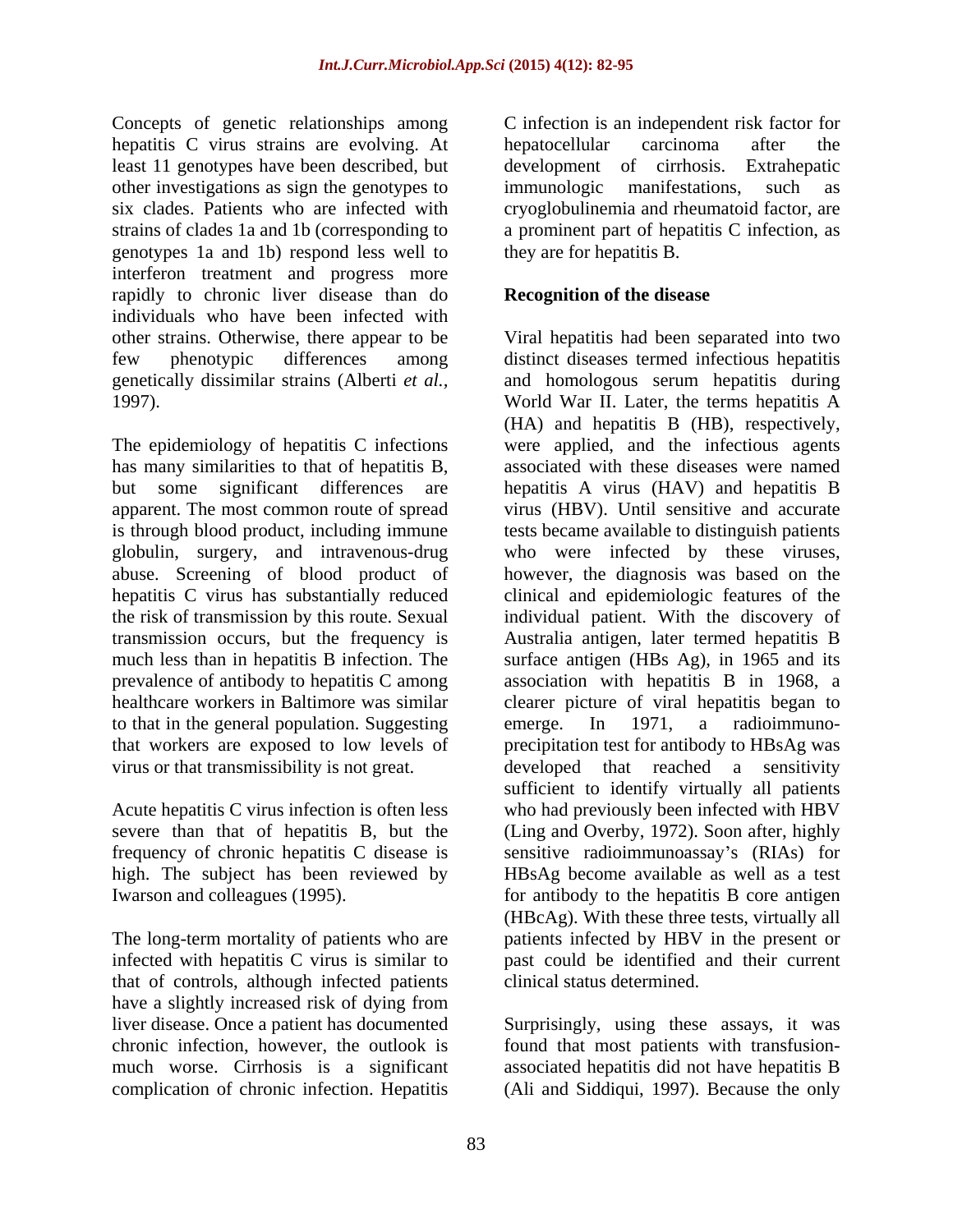did not fit well with the epidemiologic or about the etiologic agent, the disease, and clinical picture of post transfusion hepatitis, the epidemiology of NANBH. The agent there began to emerge the belief that there was passed to chimpanzees (Alter, 1999). It may be other, yet to be identified, hepatitis agents. In 1973, the hepatitis A virus was chronic infections, as would be predicted by identified by immune electron microscopy the fact that is frequently transmitted by (IEM) (Feinstone *et al.,* 1973). Although blood transfusion from presumably chronic this assay was cumbersome, not only is capable of detecting HAV in some clinical samples but also it was reasonably sensitive chronic liver disease and cirrhosis, whereas for detecting antibody to HAV. To the acuter disease was often relatively mild determine the role of HAV in post compared with that of transfusion-associated transfusion hepatitis, as study was hepatitis due to HBC. The pathology was undertaken in which very well characterized described at both the light and electron patients form the National Institutes of microscopic levels. Several viral Health (NIH) Clinical Center prospective characteristics were also described using trails of post transfusion hepatitis were the4 chimpanzee model for the infectivity examined for the development of antibody readout. It was shown that the virus could be to HAV after their acute hepatitis. Of 22 inactivated by lipid solvents, suggesting that patients whose pretransfusion and the virus was enveloped. The virus was also posthepatitis sera were studied, none shown to be able to pass through a 50-nm developed new antibody to HAV or rising filter. Thus, a picture of a small enveloped levels of preexisting antibody as measure by IEM. A similar group of patients was characterized by Prince and colleagues, who With the development during the 1980s of also concluded that these cases were not hepatitis A based on clinical characteristics molecular biologic techniques, the detection (Prince *et al.,* 2010). Finally, in a study of 13 patients with a total of 30 distinct become possible. Using a large volume of multiple bouts of community-acquired plasma that had been collected over time hepatitis, only 2 cases could be diagnosed as from a chronically infected chimpanzee and hepatitis A, 12 were hepatitis B, and the that had a relatively titer of infectious virus remaining 16 were termed non-A, non-B (40), a group of scientists at the Chiron hepatitis (NANBH) (Alter, 1999). From Corporation, led by Michael Houghton, these studies, the concept of NANBH made a lambda phage complementary becomes accepted, and the search began for DNA(cDNA) expression library form the other know hepatitics agent was HAV, which Weenheless, many things were learned through the spherimal particular proved accurates the proved accurates of the simulation of the set report of the set report of the set of th

During the ensuing 15 years alarge number

other know hepatitis agent was HAV, which was clearly shown that NANBH caused carriers. It was shown that NANBH could be a very serious disease that could result in microscopic levels. Several viral virus emerged.

the causative agent. nucleic acid extracted from the plasma (64). **Identification of the virus** patient with chronic. NANBH as a likely of reports appeared claiming to have expressed an antigen that was shown to be discovered the virus, a viral antigen, or a specific for NANBH. They were able to specific antibody associated with NAMBH. Show that the origin of the clone was a increasingly powerful and sensitive of previously unrecognized infectious agents This library was screened with serum from a source of antibody to the virus. They identified a clone termed *5-1-1* that single stranded RNA molecule of about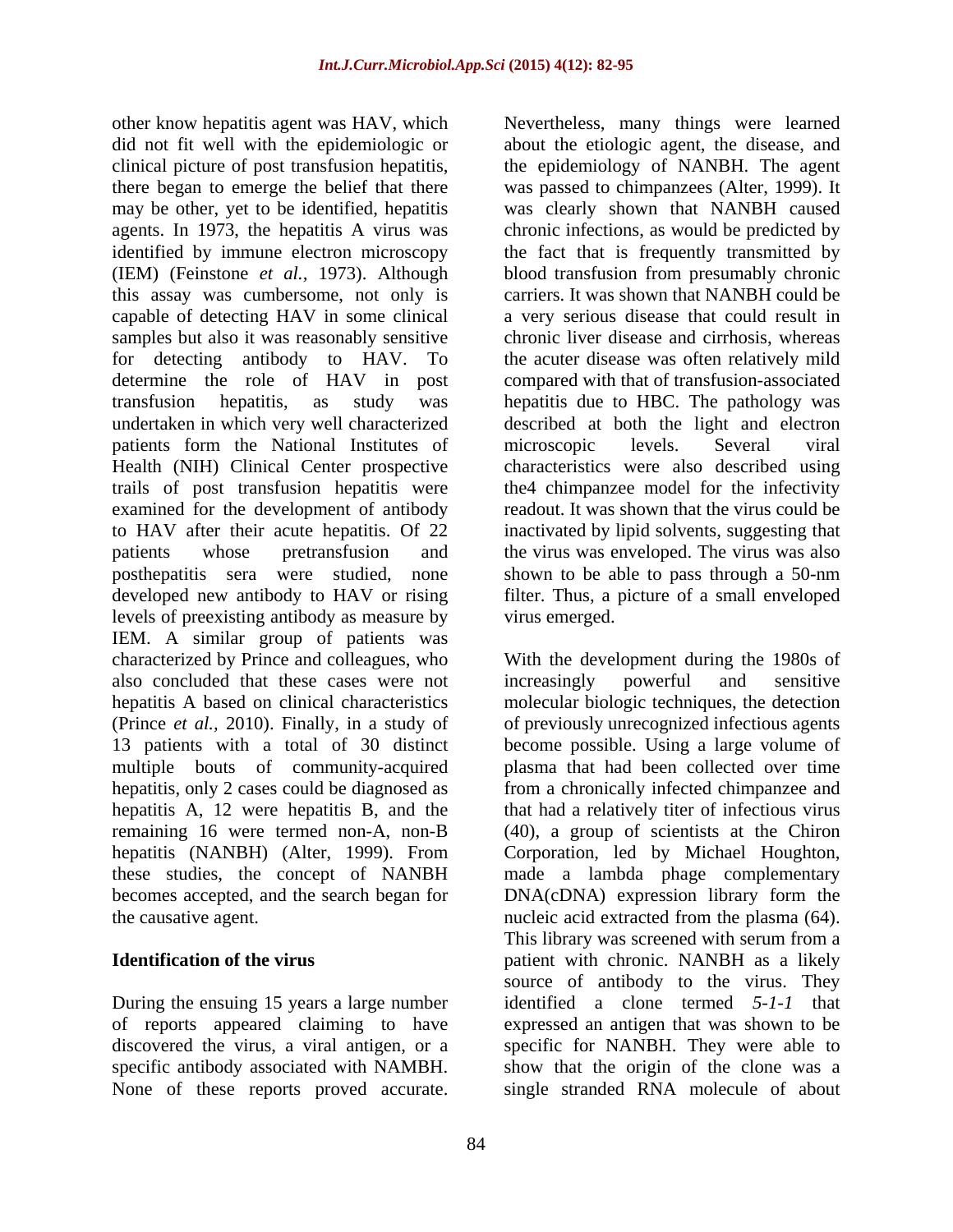10,000 nucleotides in length and that the nucleotides. The genome contains highly RNA had one continuous long open reading conserved untranslated regions (UTRs) at frame (ORF). The expression product of both the 5'and 3' termini, which flank a clone *5-1-1* becomes the basis for the first single ORF encoding a polyprotein of 3000 serologic assay for antibody to the NANBH amino acids. This is processed agent, which was now termed hepatitis C cotranslationally and posttranslationnally by virus (HCV). The specificity of the clone cellular and viral proteases to produce the and the antibody assay was determined by specific viral gene products outlined in testing sera from patients who had figure 1. The structural proteins, core, E1 previously been used to transmit NANBH to and E2, are located in the N-terminal chimpanzees implicated blood donors, and quarter, with the nonstructural (NS) proteins transfusion recipients who developed (NS2, NS3, NS4A, NS4B, NS5A and NANBH. They found that at least 80% of NS5B) in the remaining portion of the patients with post transfusion NANBH developed antibody to *5-1-1*, and 58% of patients with Chronis NANBH without a Virion morphology known exposure to blood had antibody. The *5-1-1* antigen remains a part of the The genome of HCV was sequenced and commercial multiantigen test for HCV characterized long before virus-like particles

discovery of HCV by the technology of

and polyprotein hydrophobicity profile as family Flaviviridae. The HCV viral particle nucleocapsid and a positive -sense, single-<br>stranded RNA genome of about 9500 stranded RNA genome of about 9500 fraction. A density of 1.06 g/mL is

amino acids. This is processed NS5B) in the remaining portion of the polyprotein.

# **Virion morphology**

antibody in use today. were described. It was shown early on that Later, sequence analysis of clones (Feinstone *et al.,* 1983), indicating that representing nearly the complete HCV particles are enveloped, and it is shown genome showed that the virus most closely through filtration that the diameter is resembled the Flaviviridae. Since the between 30 and 60 nm. Low levels of virus modern molecular biology, many of the fine cultivation have made visualization of this details of this virus have been determined, virus difficult; however, virus-like particles<br>even though it still has not been grown to have been identified using electron useful levels *in vitro*. microscopy. Figure 2 shows spherical **Infectious agent** specifically reacted to HCV antibodies, **Classification**  of an *in vitro* infected cell line. HCV is inactivated by chloroform in plasma samples and problems of in vitro virus difficult; however, virus-like particles have been identified using electron particles about 50 nm in diameter that observed in thin-section electron microscopy

HCV has a similar genomic organization Sucrose gradient analyses of HCV positive the pestiviruses and flaviviruses and has density (1.06 to 1.13 g/mL) and high-density been classified as a separate genus in the (1.17 to 1.25g/mL) fractions containing is about 50nm in diameter and consists of an whether these fractions represent intact envelope derived from host membranes into virions or forms of subviral HCV RNAwhich are inserted the virally encoded containing material. It is probable that glycoprotein (E1 and E2) surrounding a association with low-density lipoproteins sera and plasma have isolated both Low- HCV RNA. It has yet to be established (LDL) is responsible for the low-density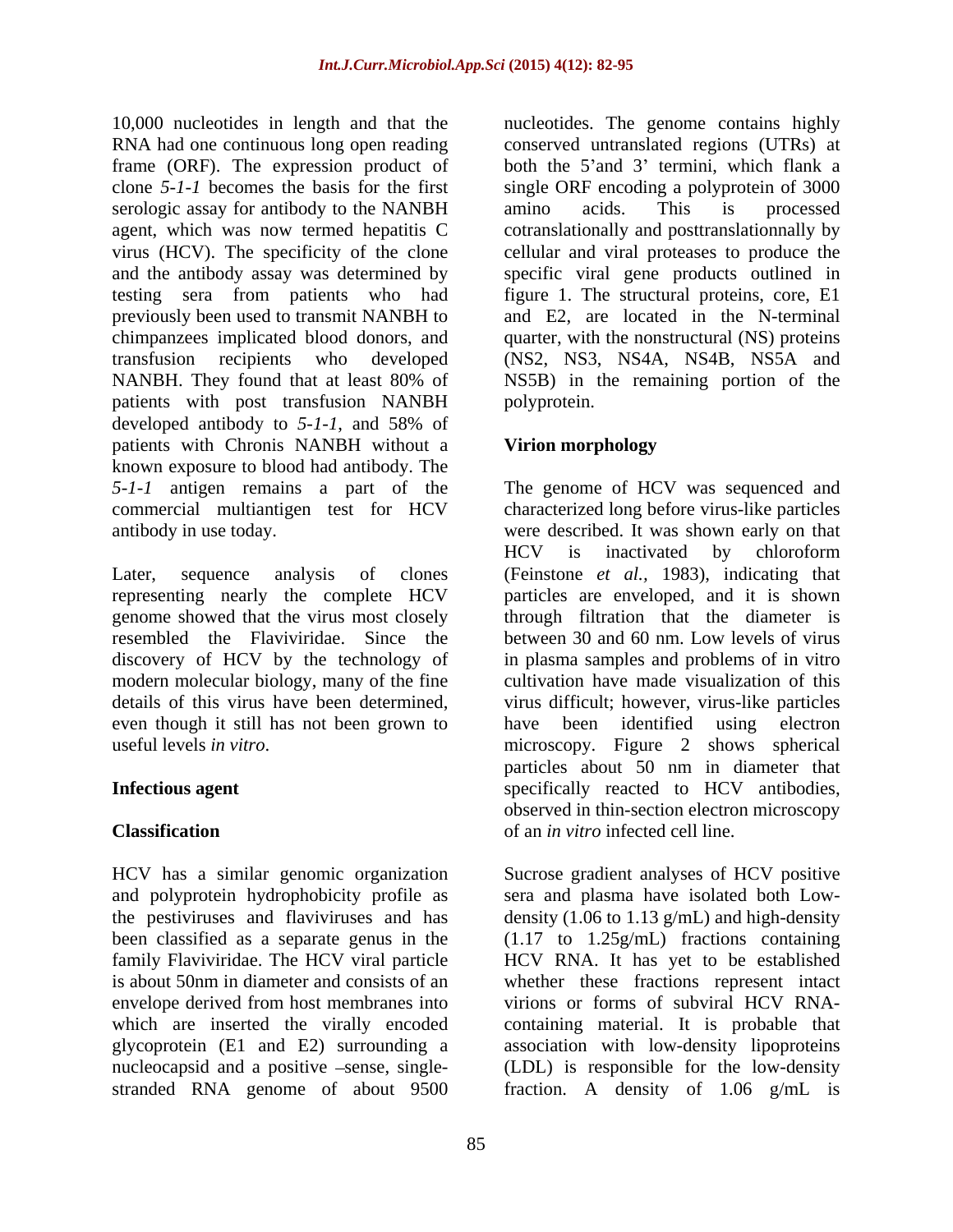unusually low, even for an enveloped RNA lymphocyte cell lines, and hepatocytes from virus such as HCV, and is close to that of humans and chimpanzees (Yanagi *et al.,* plasma LDL (Gautier *et al.,* 2000), whereas 1997). An enhancement of HCV replication the higher-density fractions (1.1 to 1.18 of MT2 cells by Epstein-Barr virus was g/mL) possibly represent free virus or recently reported; in particular, the EBNAI particles complexed with immunoglobulin gene was thought to be involved. These (Ig) (Chatterjee and Sparks, 2011). systems rely on the use of reverse Association with LDL could confer two transcription- polymerase chain reaction advantages to the virus: (a) particles may be protected from antibody. Mediated particular, strand-specific RT-PCR as neutralization, and (b) virions may gain evidence of virus replication. Data entry into cells through the cellular LDL indicating the presence of negative-stranded receptor (Agnello *et al.,* 1999). These data argue in favor of a protective association because specificity and sensitivity can vary between HCV virions and LDL, and recent reports suggest that the LDL receptor can reaction conditions. Data indicate, however, mediate uptake of HCV, but it is unclear that there exist limited cell culture systems

requirements for 3'-UTR elements and expensive for extensive analyses such as reliable enough to support HCV growth to the extent that experiments on replication can be carried out is yet to be developed.

## **Tissue culture**

There have been several reports of mammalian cells able to support the growth of HCV. The cell lines used include MT2,

whether this leads to productive infection. The for HCV; with further development, these **Replication** system for the virus. (RT-PCR) for the detection of virus and, in particular, strand-specific RT-PCR as evidence of virus replication. Data RNA need to be interpreted with care depending on the choice of primers and may provide an effective in vitro study system for the virus.

One of the major hurdles in testing both Alternative approaches to studying virus neutralizing antibodies and antiviral drugs to assembly or the role of viral antigens in combat HCV infection is the lack of an replication have involved the production of effective cell culture system for the virus. virus-like particles or pseudotype vesicular The data regarding the functions of HCV stomatitis virus (VSV) particles containing genes and replication of the virus have been E1 or E2. These systems provide a potential derived using established mammalian cell means of studying envelope glycoprotein expression systems or the chimpanzee interactions, essential elements required for animal model. Infectious RNA transcripts particle assembly, and neutralizing antibody used in chimpanzees have demonstrated activity. A subgenomic replicon containing functional enzymatic activities in HCV was shown to replicate to high levels in a replication. This model, however, is too hepatoma cell line (206); radiolabeling of these. Unfortunately, a tissue culture system Systems such as this may provide the basis most of the nonstructural proteins of HCV viral RNA and proteins was possible. Systems such as this may provide the basis for defining functional HCV replication units and testing of antiviral drugs.

## **Pathogenesis**

## **Immunobiology of infection**

## **Viral entry into the host**

peripheral blood mononuclear cells, Although the primary source of HCV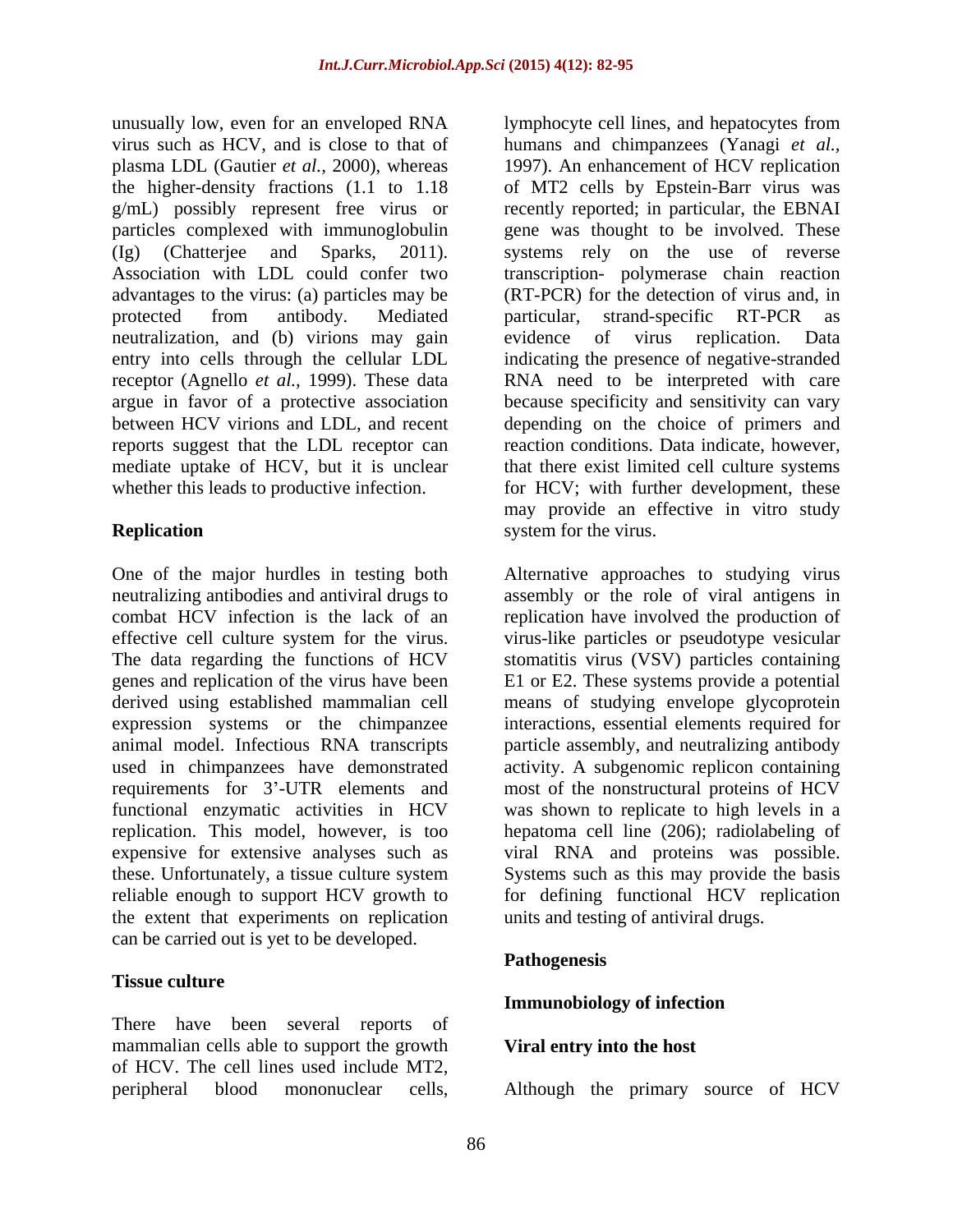A candidate protein for the cellular HCV receptor is human CD81, a transmembrane HCV-infected patients displayed cells except red blood cells and platelets. E2 domain and to HCV RNA containing species specific and can be inhibited by anti- E2 antibodies and by serum from chimpanzees vaccinated with E2 protein.

that leads to productive infection in cells.

As the primary site of HCV replication, the HCV RNA positive by in situ hybridization. Accordingly expression of HCV antigens is smaller proportion of biliary epithelial or system due to low antigen expression. antibodies (Farci *et al.,* 1994; Shimizu *et al.,*

infection has not been determined in up to RT-PCR techniques with a high specificity 40% of cases, HCV infection is generally for the negative-stranded HCV RNA also thought to occur through parenteral routes. commonly detected RNA in lymph nodes HCV virions spread through the and pancreas and less frequently on adrenal bloodstream, and as early as 2 days after glands, bone marrow, thyroid tissue, and intravenous infection of chimpanzees, HCV spleen.Whether HCV also replicates in RNA becomes detectable in the liver, the PBMC is controversial. Indirect evidence for primary site of HCV replication. extra hepatic replication of HCV in PBMC molecule that is expressed on most human considerable differences in the complexity Binding of CD81 coated on beads to HCV sequences isolated from serum and liver of particles in chimpanzee infectious plasma is sequences from each source were mutually is derived from the observation that HCV HVRI sequences isolated from PBMC of HCV-infected patients displayed of quasi-species as compared with HVRI the same individual's. The predominant different in 23% of patients.

## **Humoral immune response**

Another candidate receptor is the low- Although individuals vary in both specificity density lipoprotein receptor (LDLR). and timing of anti-HCV seroconversion,<br>Endocytosis of the HCV receptor complex, HCV-specific antibodies are generally as well as its inhibition by anti-LDLR detectable 7 to 31 weeks after infection. The antibody, has recently been demonstrated in humoral immune response is usually vitro. It was yet to be shown whether either multispecific and targeted against epitopes of these receptors provides a route of entry within the HCV core, envelope, NS3, and and timing of anti-HCV seroconversion, HCV-specific antibodies are generally NS4 proteins (Alexander *et al.,* 1998).

**Cell and tissue tropism** A major problem in assessing the relevance liver contains the highest levels of HCV in other viral infections,antibody binding RNA, ranging from  $10^8$  to10  $^{11}$  copies per could interfere with HCV entry into host gram if tissue. However, only a small cells or viral replication, and it could percentage of hepatocytes (5% to 19%) are A major problem in assessing the relevance of these antibody responses is the lack of a convenient neutralization assay for HCV. As opsonize virions for elimination by macrophages.

rather low (1% to 10%). In addition, only Evidence for a protective role of antibodies 1% to 5% of mononuclear cells, and an even stems from limited studies in which sinusoidal lining cells, express HCV was neutralized *in vitro* by incubation with antigens. Most infected cells display little or antibody (Farci *et al.,* 1994).Thus far, the no hepatocellular damage, which may HVRI of the HCV E2 protein has been suggest weak stimulation of the immune identified as the major target for neutralizing stems from limited studies in which chimpanzee or tissue culture infectious HCV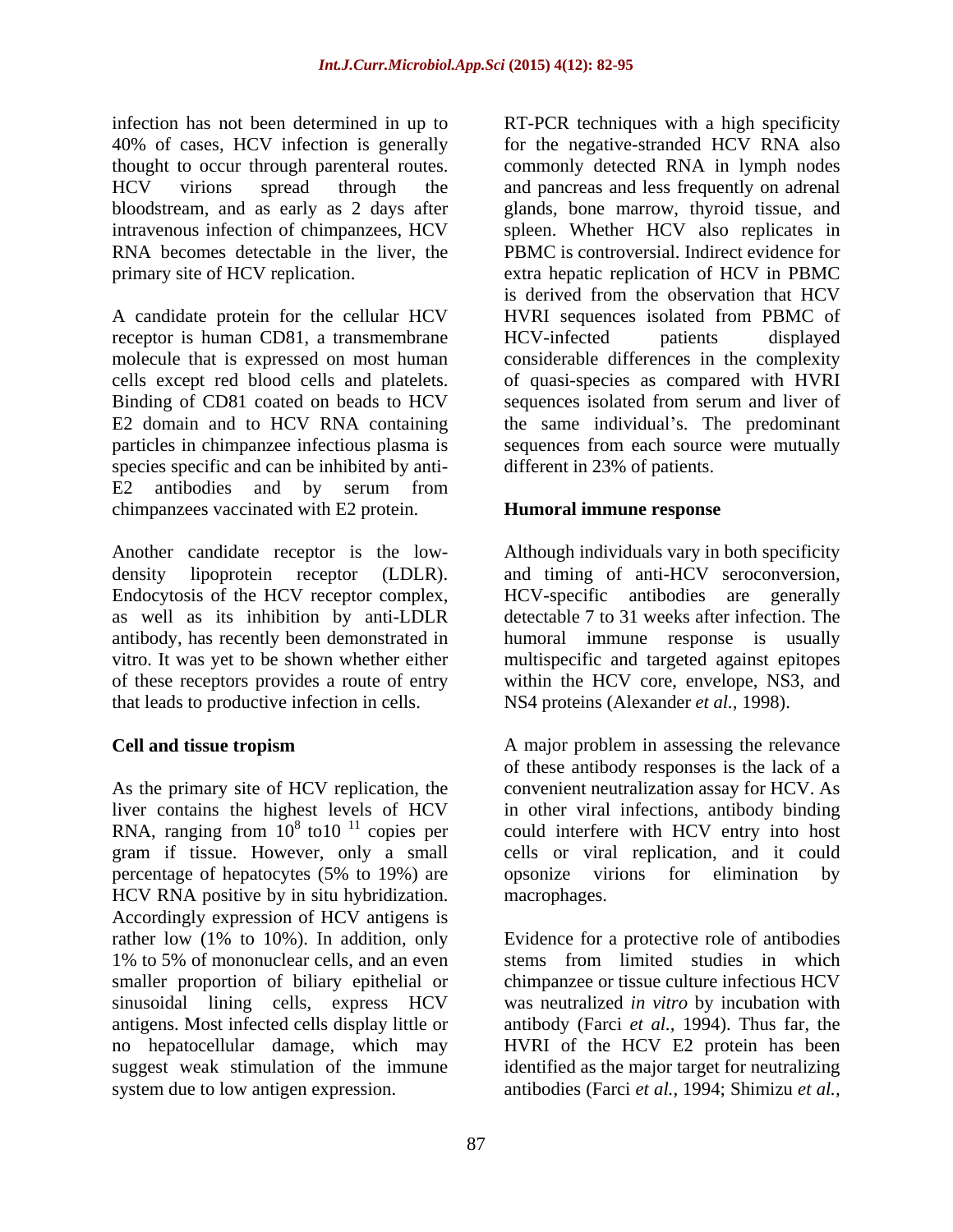1994). This N-terminal sequences of 30 hepatitis. However, symptoms of malaise, amino acids exhibits high sequence hausea, and right upper quadrant pain variability. Sequence variability in HVRI, followed by dark urine and jaundice appear however, does not appear to evolve by in only about one third of patients. random drift, because virologic data from a Biochemical evidences of hepatitis, such as single-source infection showed that amino elevated levels of serum ALT, are observed acid replacements either are limited to in more than 80% of cases, with levels particular sets of amino acids with shared typically 10 times normal or higher. ALT biochemical properties or are completely elevations usually coincide with symptoms, conserved. Thus, amino acid substitutions and both tend to resolve in 2 to 12 weeks. appear to be influenced by both nagati9ve Hepatitis C RNA can be detected in the and positive selection, presumably by the serum early after exposure, usually within

The cellular immune response is thought to *al.,* 1993). There are no recognized sequelae play a particularly important role in the in patients who resolve hepatitis C host's defense against infections with noncytopathic viruses such as HCV because resolves do not in general appear to be of its ability to recognize viral antigens in protected from reinfection. Multiple bouts of and to eliminate virus from infected cells. hepatitis C have been reported in patients Although it is known that the liver is repeatedly treated with blood or plasma significantly enriched for cells of the innate products (CDC, 1991). Liver biopsy is not immune response, such as natural killer cells, as well as for T-cell receptor*-y*-and *8*positive cells and V*a*24-positive T- cells, been performed, the histologic changes in the role of the innate and antigen- addition to lymphocytic infiltrates include nonspecific immune response of HCV has not yet been sufficiently studied. Most hepatocyte cytoplasm, acidophilic bodies, analyses have concentrated on the induction, micro vesicular steatosis, and activation of effector function, and maintenance of HCV specific CD4+helper T cells and CD8+cytoxic T cells. Chronic hepatitis

The incubation period for hepatitis averages weeks, after exposure as measured by prospective studies of transfusion-associated 2005). The clinical picture of acute hepatitis disease, cirrhosis, and HCC. Many C resembles other forms of acute viral chronically infected patients do not have

immune response of the host. the first 3 weeks. In acute resolved cases, the **Cellular immune response**  HCV is rarely associated with fulminant RNA disappears as the disease resolves hepatitis, but is has been reported (Liang *et*  infections. However, patients in whom HCV recommended for the diagnosis of acute viral hepatitis, but in case in which it has distinctive eosinophilic clumping of the sinusoidal cells.

# **Chronic hepatitis**

**Clinical features** The single most important feature of HCV Acute hepatitis cause persistent infection. About 85% of about 7 weeks, with a range of 2 to 26 lives. These chronically infected patients are hepatitis and needle sticks (Shepard *et al.,* development of significant chronic liver C resembles other forms of acute viral chronically infected patients do not haveinfection is the propensity of the virus to cause persistent infection. About 85% of patients infected remain so for more than 6 months, most for the remainder of their the source of almost all new infections and themselves are at increased risk for the disease, cirrhosis, and HCC. Many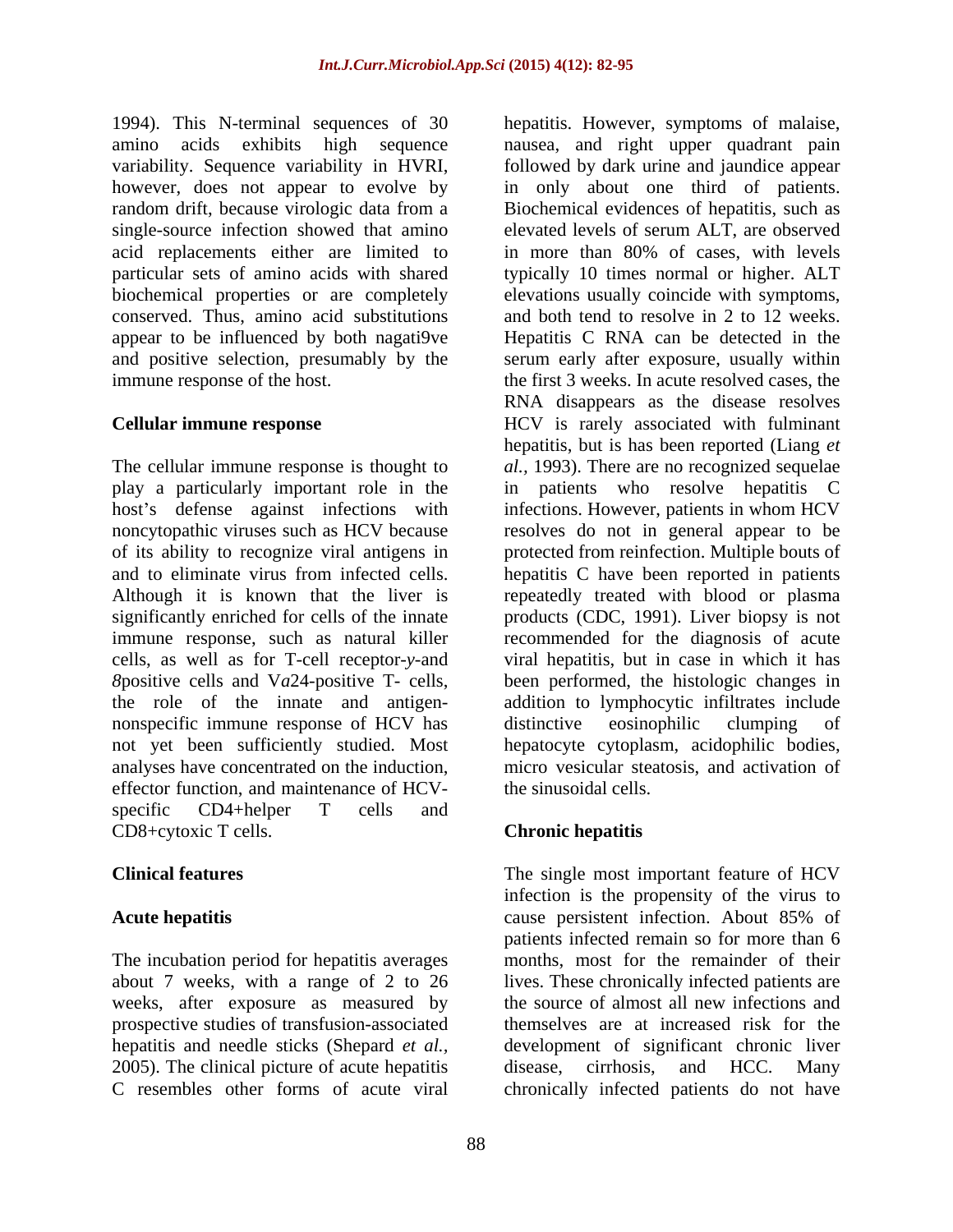symptoms and would not be detected unless tested by their physicians or if they donated in 51% in the hepatitis groups and 52% in blood. Others may develop severe chronic the controls. The mortality rate from liver liver disease over only a few years or, more disease was 3.2% among the hepatitis commonly, over several decades. Patients patie4nts and 1.5% among controls, which with chronic HCV infection may experience increased fatigue as their only symptoms. one third of the parite4s who underwent Other may have overt symptomatic liver liver biopsy after 18 to 20 years had disease with anorexia, nausea, right upper cirrhosis, but presumably only the sicker quadrant pain, dark urine, and pruritus. ALT levels frequently fluctuate over time and may be normal or significantly elevated A group of children in Germany who had ALT levels. A summary was published of 10 undergone cardiac surgery before 1991 reports in which 233 patients with chronic when HCV screening go blood donors was HCV infection but with normal ALT levels begun were studied a mean of 19.8 years were studied by liver biopsy; it revealed that after their first surgery. Sixty-seven of 12% had normal liver biopsies, 25% had only nonspecific changes, 41% had but only 37 of these (55%) have detectable histologic findings of chronic persistent hepatitis, 22% had chronic active hepatitis, patient had elevated ALT levels, and this and only 0.5% had cirrhosis. Therefore, patient had right-sided heart failure. normal ALT levels do not always correlate Seventeen HCV RNA-positive patients perfectly with benign disease. underwent liver biopsy. There was perioral

Outcomes of chronic hepatitis C infections in individual patients are difficult to predict. cirrhosis I another. The remaining 14 Hepatitis C patients presenting with significant chronic liver disease develop infiltrates. Therefore, in this group of serious sequelae. For instance, of 100 Japanese patients presenting with chronic nearly 20 years later, the infection had hepatitis C and liver disease and followed an cleared in 45% and was following a average of 11years earlier, 42 developed relatively benign course in the others. It is cirrhosis and 19 HCC (Takahashi *et al.,* possible that in subsequent decades, these 1993). When patients are followed patients will begin to develop significant prospectively form infection, however, the picture is quite different. The National Heart pf blood receipts developed hepatitis; about NANBH, almost all due to HCV. Follow- up studies of the 568 cases of NANBH an transfused but did not develop hepatitis coagulation tests. The mean interval from

was a small but significant difference. About patients had biopsies.

revealed that death from all cases occurred

in 51% in the hepatitis groups and 52% in

458(14.6%) patients studied have anti-HCV, HCV RNA. Only one HCV RNA-positive fibrosis in to patients, both of whom had congestive heart failure and micro nodular patients had minimal lymphocytic periportal patients infected as children and evaluated liver disease.

Lung and Blood Institute conducted a series In contrast to the prospective studies of five studies on post transfusion hepatitis reviewed previously, studies of patients with between1968 and 1980 in which 8% to 18% 90% of these cases were designated Liver biopsies were performed in 101 average of 18 years after transfusion as well An additional 30 patients were studied but as of 984 matched controls who were did not undergo biopsy because of abnormal hepatitis C referred for evaluation of chronic liver disease show a rather different picture. patients in the United States with transfusion associated chronic liver disease due to HCV.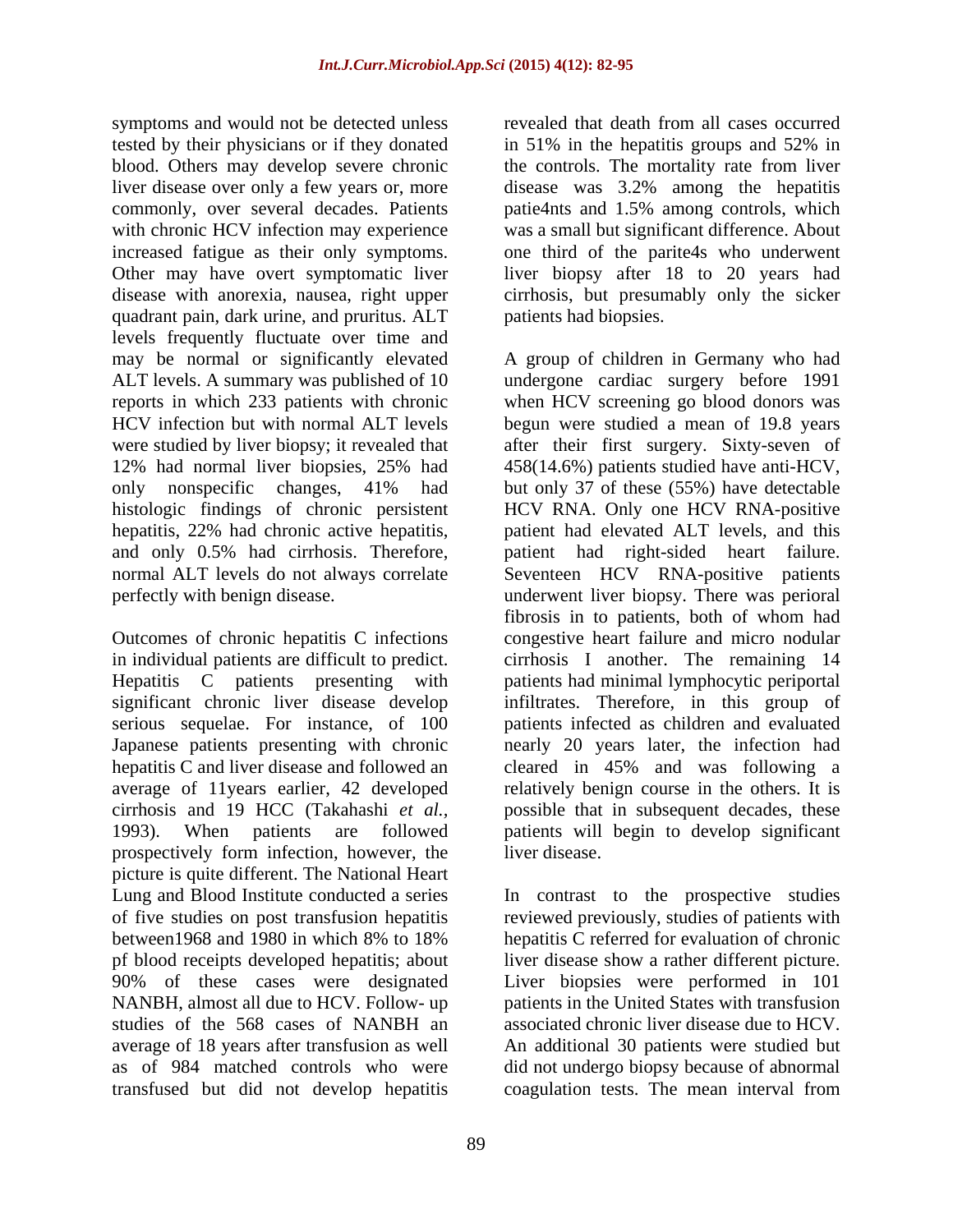transfusion to diagnosis in this group was 19.5 years. This study showed the lead to oncogenic transformation is under progressive nature of HCV-associated investigation. For instance, studies have chronic liver disease. The mean interval shown that the HCV core protein can enter from transfusion to diagnosis for patients the nucleus and protect the cells from with chronic hepatitis was 13.7 years, for apoptosis mediated by anti-Fas or TNF-a, chronic active hepatitis was 18.4 years, for probably through activation of nuclear factor cirrhosis was 20.6 years, and for HCC was kappa B. In addition, NS3 has been reported 28.3 years. During the follow-up, which averaged about 4 years, 8 patients died from cirrhosis. And 11 died from HCC. These transcriptional transactivator domain near its results were very similar to those reported earlier from Japan, in which the mean expressing the core protein developed intervals to chronic hepatitis, cirrhosis, and primary liver cancer resembling HCC after HCC were 10.0, 21.2 and 29 years, 16 months of age. Either of these respectively. Thus, chronic liver disease due behenomena could be related to to HCV infection generally follows an carcinogenesis. Interaction of HCV proteins indolent but progressive course. with cells regulatory factors may exert only

The most serious late outcome of chronic possible that even such a small effect when HCV infection is HCC. Soon after specific tests become available to detect patients with HCV infection, the association of chronic HCV infection with HCC was made. **Extrahepatic manifestations of infection** Worldwide, most HCC cases are related to either chronic HBV or HCV infection, and A variety of clinical syndromes that may be the prevalence of HCC and the proportion of causes related to either virus is directly complexes have been associated with reflected by the prevalence of each virus in that population. Chronic infection with either virus results in chronic inflammation, infections are essential mixed necrosis, regeneration, and cirrhosis, which are all related to increased risk for on cogenesis. Cirrhosis of almost any cause cutaneatarda. Other diseases that have been carries an increased risk for HCC, and about 80% of patients with HCC have cirrhosis. sicca, lichenplanus, autoimmune thyroiditis, HBV is a DNA virus that can integrate into Mooren corneal ulcer, idiopathic pulmonary the host genome, and it expresses the X fibrosis and diabetes mellitus. Type II or protein, which is a transactivator, interacts essential mixed cryoglobulinemia (N with p53, and has other properties that may (Agnello, 1997) or characterized with p53, and has other properties that may (Agnello, 1997) or characterized by contribute to tumorigenesis. On the potential vasculitis with palpable purpura, arthralgias, for its genome to be reverse-transcribed by a and weakness and may involve3 the kidneys viral polymerase into DNA, the question of or central nervous system. This association whether any of the HCV gene products have has been reported from many areas of the

**Hepatocellular carcinoma** it typically takes 20 to 30 years for tumors to an effect on cellular metabolism that could apoptosis mediated by anti-Fas or TNF-*a*, probably through activation of nuclear factor to transform 3T3 cells in which it is expressed, and NS5a contains a potential C terminus. In addition, transgenic mice phenomena could be related to small effects on the cell. However, because appear in persistently infected patients, it is exerted over a long time could be responsible for hepatocarcinogenesis.

either autoimmune or mediated by immune chronic HCV infections. The diseases most closely associated with chronic HCV infections are essential mixed cryglobulinemia, membranoproliferative glomerulonephritis, and porphyria related to HCV include keratoconjunctivities essential mixed cryoglobulinemia (MC) (Agnello, 1997) or characterized by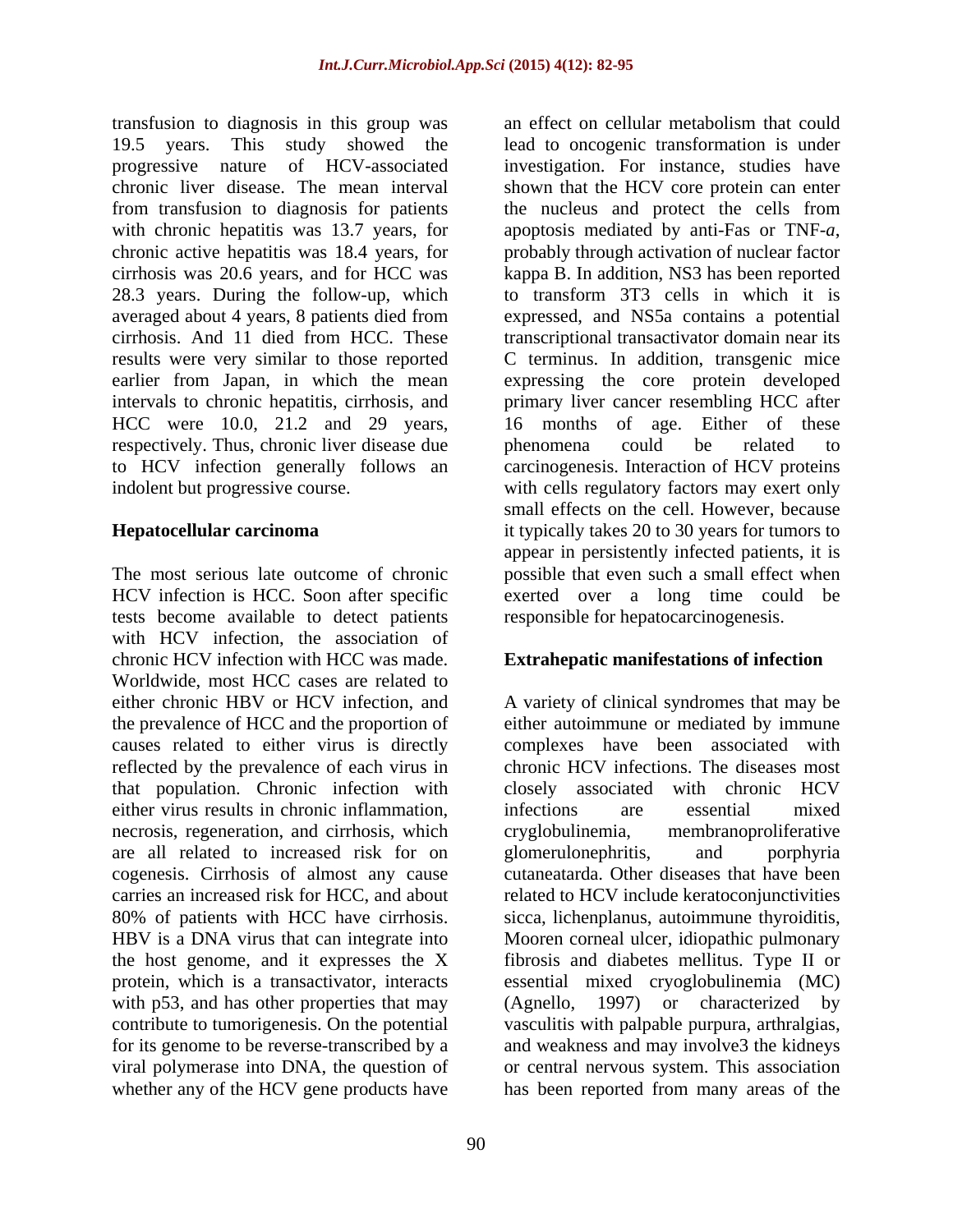world but appears to be particularly strong in Italy. A prospective study of MC in **Diagnosis** patients with chronic liver disease r3vealed that 46% of patients with chronic liver The common tests used for diagnosis of disease revealed that 46% of patients with HCV infection were designed primarily for chronic HCV infections had screening of blood donors. These assays are cryoglobulinemia, and about half of these based on detection of serum antibody to patients had the clinical syndrome. The cryoglobulins have been shown to be antibodies are nearly universally present in composed of HCV. Anto-HCVIg, patients who are chronically infected with rheumatoid facor, and complement and the HCV. Acute HCV infections are relatively cutaneous vascular lesions contain HCV, rare among blood donors, but the antibody rheumatoid factor, and IgG. Successful tests often fail to detect these patients in the treatment of HCV with IFN generally improves the MC. There is an additional and the time of appearance of antibody association among HCV<MC< and detectable by the assay. Therefore, the lymphoproliferative disorders. Among 25 antibody assays also have limited utility for patients with MC, 7 had B-cell non- diagnosis of patients with acute HCV Hodgkins lumphoma. Serum anti-HCV was infections. Tests for HCV RNA genome detected in 88% of the patients with MC and detection based on the PCR or other highly in all the patients with lymphoma (Zignego sensitive RNA detection systems have been *et al.,* 1997). It is possible that the putative replication of HCV in lymphoid cells contributes to the pathogenesis of MC and the associated lymphoprolierative disorders. Membranoproliferative glomerulonephritis 175 serum samples are subjected doe ELISA has also been linked to HCV infection and is Test, out of 175 samples 24 males and 51 most often seen together with MC. females no children only total zero positives<br>However, immune complex desposition, are 7 only one male and six female patients including HCV core protein, in the absence or proved zero positive cases. Females are of cryoglobulins has also been reported. more in number they are milled age person.

Porphyria cutaneatarda also has a strong association with chronic HCV infecti9on, although there appears to be a marked 2. KIT name is ERBA ELISA geographic variation in the rate of HCV positivity in patients with porphyria. A recent study in the United States found that 16 of 17 porphyria patients tested positive Results and Discussion for anti-HCV, whereas only 17% in Northern Europe, 20% in Australia and New Zealand, and 65% in Southern Europe tasted Age wise, sexwise, children wise and Lab positive. Iron overload is often improved by frequent phleboyomiestyo deplete the excess iron stores; antiviral therapy also appears to

### have a beneficial effect. **Diagnosis**

HCV infection were designed primarily for various HCV antigens because these window period between the time of infection used for the diagnosis pf acute hepatitis.

# **Case Study**

females no children only total zero positives are 7 only one male and six female patients

- 1. ELISA Kit manufactures name TRANSASIA
- 2. KIT name is ERBA ELISA
- 3. Negative control value  $=+0.3$
- 4. Cut off value  $= 0.395$

## **Results and Discussion**

HCV Results in a Tabular form including investigations conducted (Table.1). From 01/10/2015 to 30/10/2015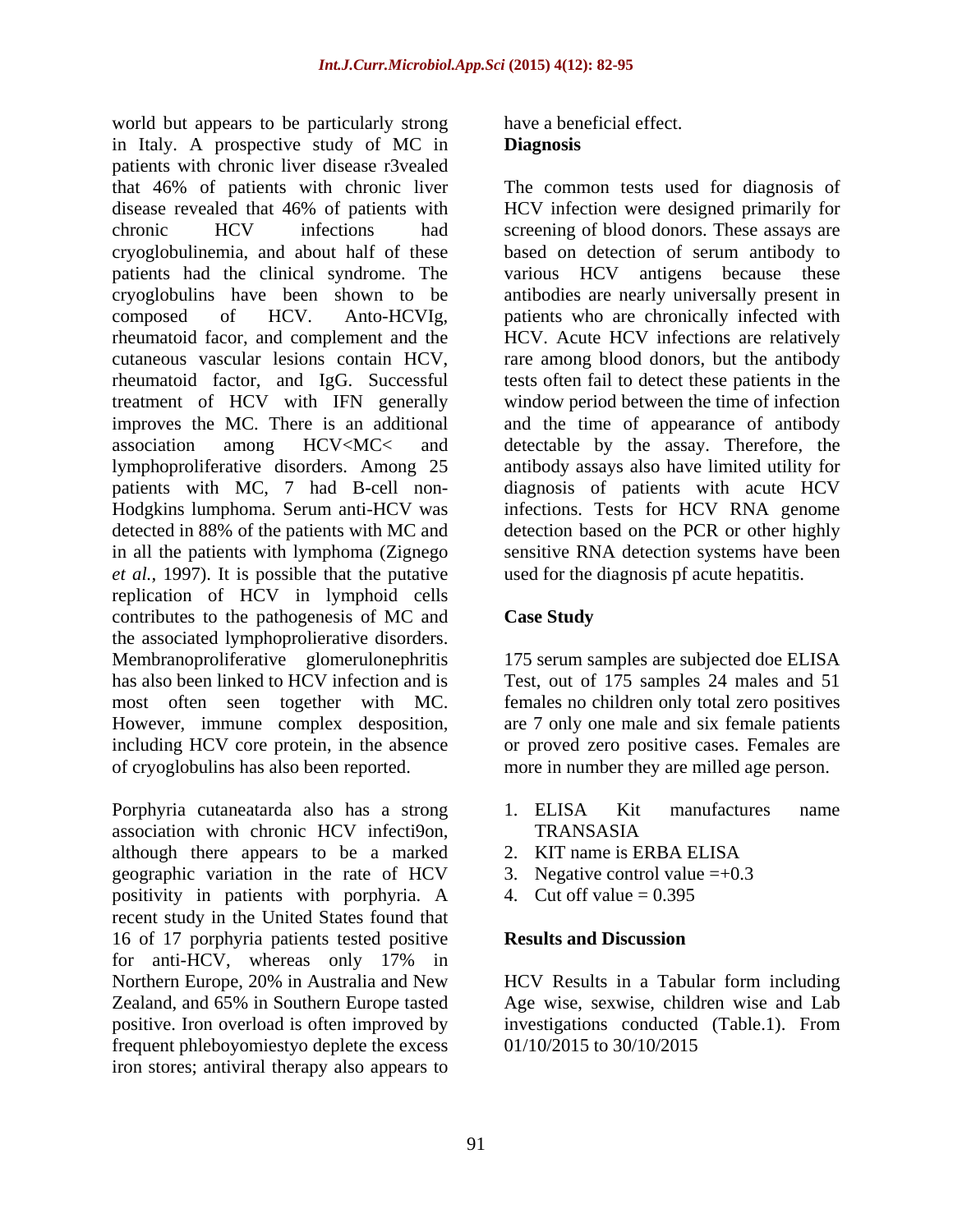| Age<br>Group                     | M | Children                 |                 | Total cases Positive<br>each in<br>group | <b>DISEASES</b> , Blood Transfusions<br>occurred                               | ELISA test<br>done (reactive)   |
|----------------------------------|---|--------------------------|-----------------|------------------------------------------|--------------------------------------------------------------------------------|---------------------------------|
| $10 \text{ TO } 20$ 2            |   | 6                        | $\overline{8}$  | $1F + VE$                                | Patient-1, F/18yrs ELISA reactive<br>(abortion +blood transfusion)             | And cut off<br>valves $(2.636)$ |
| $21 \text{ to } 30$ 4            |   | 25                       | $\overline{29}$ | $1M + VE$<br>$1F + VE$                   | Patient-2, M/29Yrs, reactive<br>RA(rheumatoid arthritis) gout                  | 1.315                           |
|                                  |   |                          |                 |                                          | Patient-3, F/28 Yrs. Repeated<br>abortion +Blood transfusion                   | 0.889                           |
| 31 to 40                         |   | $\begin{array}{ c c }$ 8 | 11              |                                          |                                                                                |                                 |
| 41 to 50 $\boxed{4}$ $\boxed{4}$ |   |                          | $\mathbf{R}$    | $2 F + VE$                               | Patient-4, F/48Yrs, Pain Abdomen<br>$+$ Jaundice(2 month)                      | 2.415                           |
|                                  |   |                          |                 |                                          | Patient-5, F/41 Yrs, Hysterectomy+<br>Blood Transfusion (10Yrs ago)            | 0.550                           |
| $51 \text{ to } 60$ 5            |   |                          | $\alpha$        | $1 F + VE$                               | Patient-6,F/55Yrs, Rheumatoid                                                  | ++, scanning                    |
|                                  |   |                          |                 |                                          | $arthritis + pain$ abdomen right costal abdomen<br>area liver enlarged (10Yrs) | +Elise<br>(1.018)               |
| 61 to 75 6 3                     |   |                          | $\Omega$        | $1 F + VE$                               | Patient-7,F/79Yrs # BB Lower leg +   1.212<br>Blood transfusion (20Yrs ago)    |                                 |
| Total                            |   | 24   51   75             |                 |                                          |                                                                                |                                 |

### **Table.1** Hepatitis positive samples

C is a chronic disease that progresses slowly over many years. Therefore, there is a long well as a long treatment window when most realistic. therapy might be effective. The viral activities is vital for replication and is quite

One of the most promising approaches to of inhibitors of the virally encoded protease NS3. This chymotrypsin-like serine protease

antiviral drug approach to therapy. Hepatitis requires complex formation between NS3 period of time in which antiviral therapy interaction, zinc binding in the NS3 domain, could be initiated as well as a long treatment and direct protease inhibitors. Off these, window when therapy could be initiated as inhibitors of protease activity appear the polyprotein, and efficient enzymatic activity and its cofactor, NS4A. Targets for inhibition could include the NS3-NS4A most realistic.

genome code for several enzymatic Prevention of hepatitis C at present is based distinct from human analogs. These include blood by screening of blood and plasma proteases, a helicase, and the RNA- donors, identification of carriers by testing dependent RNA polymerase, which all could high-risk individuals, and public health be targeted by inhibitors. measures developed to prevent HCV anti-HCV drug discovery is the development transmission of HCV by transfusion. Even is essential for the maturations of the viral been significantly reduced by elimination ofon prevention of exposure to contaminated infection. In developed countries, screening of blood donors has virtually eliminated before the specific screening tests were available, HCV transmission by blood had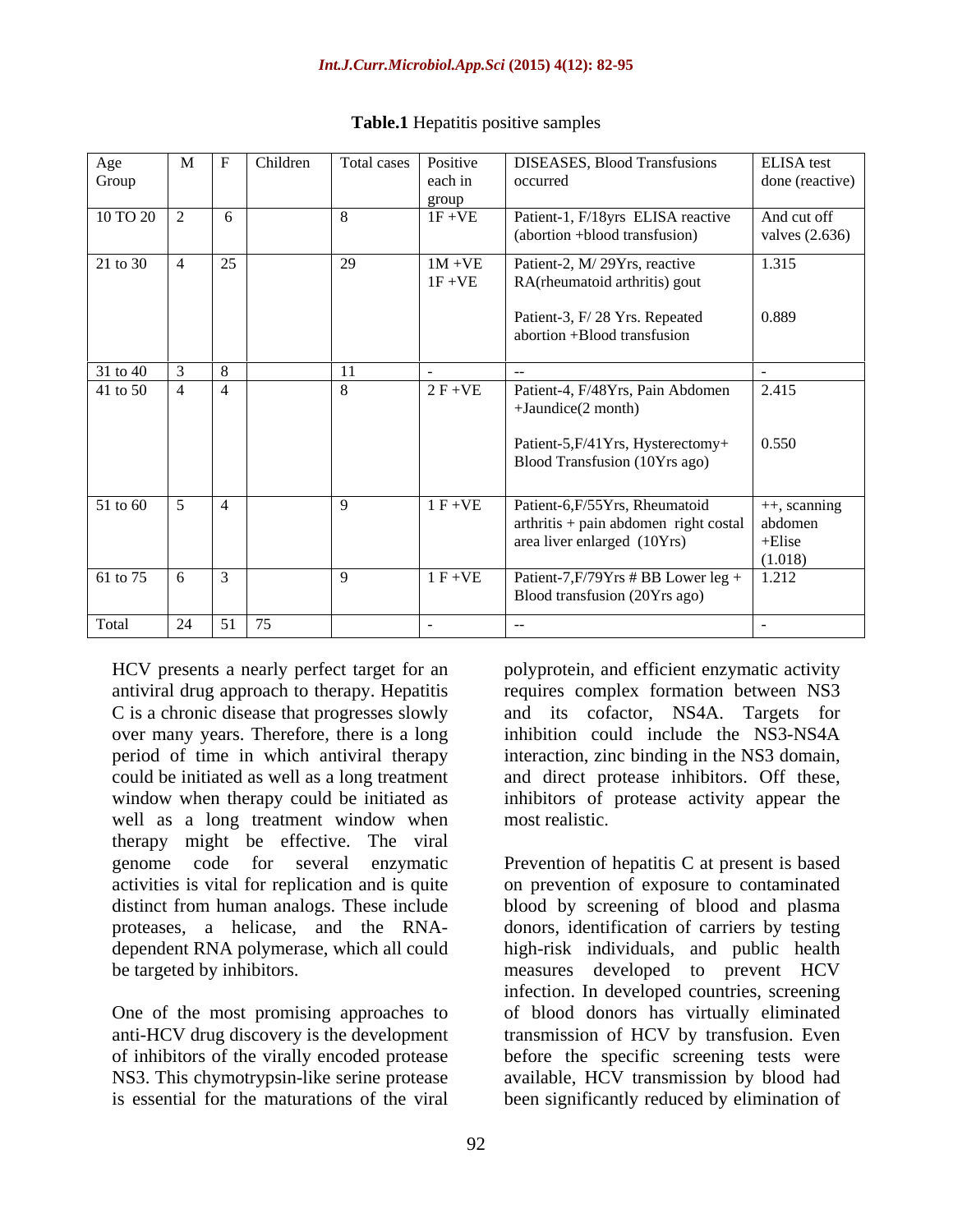and possibly the use of surrogate tests for

Source plasma for manufacture into various low levels of HCV. Presently, these plasma derived products all must undergo some brotection against infection was not inactivate viruses, especially lipid-enveloped<br>viruses that include HCV, HBV, and HIV.

Some recent studies indicate that the passive most serious problems associated with immune prophylaxis of HCV infections may chronic HCV and would greatly reduce the be possible. Pooled Ig with a high titer of chance of transmitting the virus to others. anti-HCV was mixed with HCV in vitro, and Phase 1 clinical trials are in progress with a this mixture was shown to be non-infectious related vaccine based on the E2 glycoprotein when injected into a chimpanzee. Using the only. same Ig preparation, chimpanzees were experiments show that antibody alone can have a profound effect on HCV infection conserved epitopes included in nonand can neutralize the virus under limited structural proteins may be important for a preparations in the prevention of HCV infection in humans has not been

HCV itself presents numerous problems that culture system makes production of vaccine C (CHC) in 2012, major advances have

paid donors, ridged donor screening quantities of whole virus impractical. The implemented to reduce HIV transmission, genetic diversity of the virus and the high hepatitis C infection (Alter *et al.,* 1997). development. A vaccine based on the E1 and plasma products, such as clotting factors, is to E1 and E2, but it was short lived and now all screened by the specific assays. required frequent boosting. Animals that Because these products are all made from were challenged intravenously with a very pools containing plasma from thousands of low dose of HCV were protected if the donors, most of these pools continue to have challenge virus was the same as the virus specific process designed to eliminate or produced against other strains of HCV or viruses that include HCV, HBV, and HIV. in the vaccinated chimps tended to be mild At the present time, plasma products are all and short lasting. It is possible that a vaccine considered to be free of infectious HCV. that only prevents chronic infections would level of mutability also complicate vaccine E2 glycoproteins was tested in chimpanzees. The vaccine produced an antibody response that was used to make the vaccine. Although protection against infection was higher levels of challenge virus, infections be useful. Such a vaccine would prevent the only.

inoculated with HCV and then given the Ig The challenges to the development of an weekly for 13 weeks. Relative to the effective HCV vaccine may require non untreated control chimpanzees, the treated classic approaches. A strong T- cell animals had a short, low-level viremia with response, including both helper T cells and minimal disease. When the treatment was cytotoxic T lymphocytes, may be very stopped, however, the HCV viremia important for both clearing and preventing reappeared with acute disease. These two infection. It has been suggested that conditions. The place for passive prophylactic vaccine. Several laboratories immunization with high tittered Ig are now studying this possibility in the specifically inducing CTL responses to well conserved epitopes included in non-structural proteins may be important for <sup>a</sup> chimpanzee model.

## determined. **Update on the management of chronic hepatitis C**

complicate the development of an effective Since the last update of the CASL vaccine. The lack of a suitable *in vitro* management guidelines for chronic hepatitis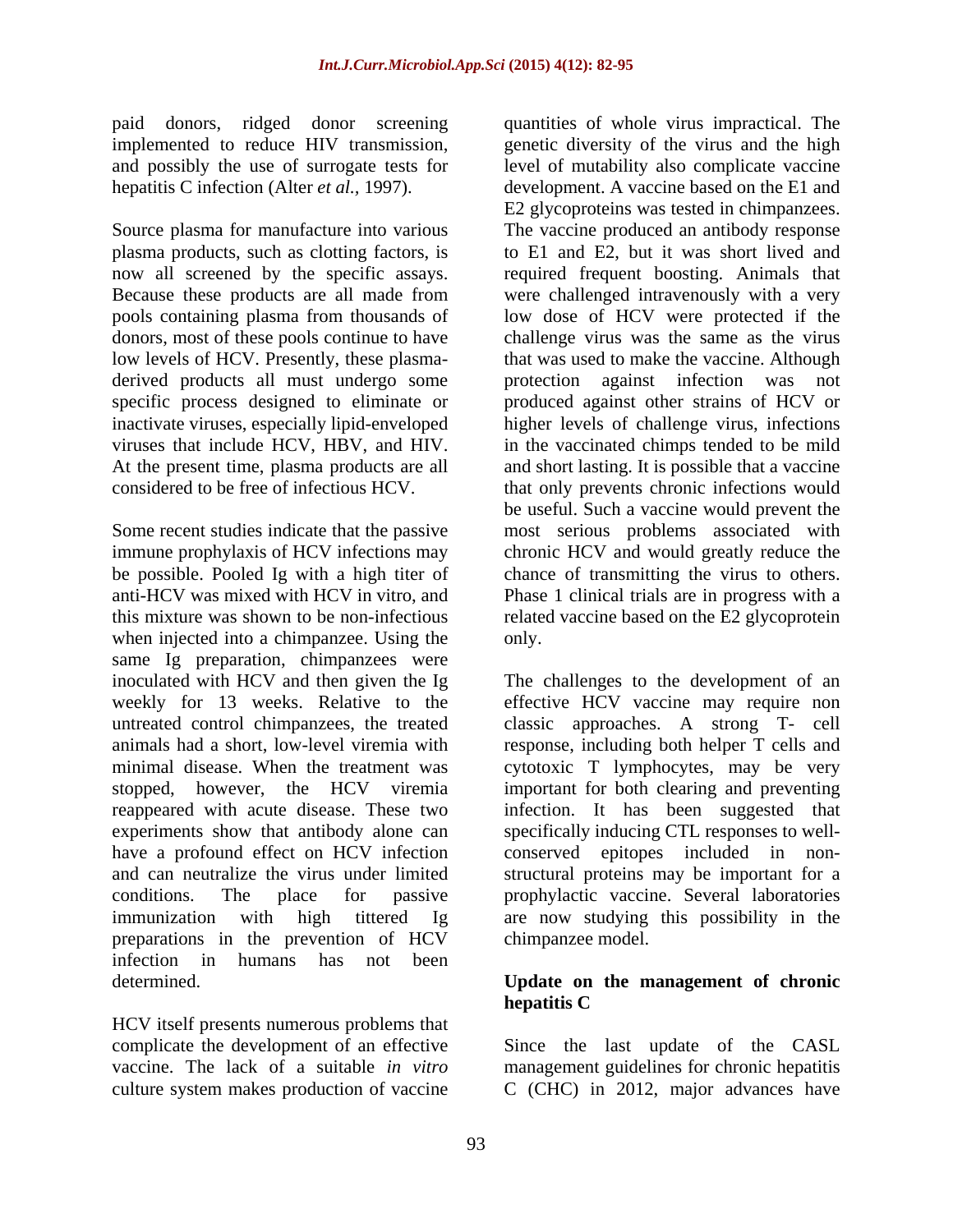occurred including: the approval of novel Alter, H.J., Conry-Cantilena, C., Melpolder, direct-acting antiviral agents (DAAs) used with pegylated interferon (PEG-IFN) that asymptomatic blood donors. have improved efficacy and tolerability *Hepatology*, 26: 29S–33S. compared with first-generation DAAs and/or standard PEG-IFN based therapy; and the approval of all-oral, IFN-free, DAA combination therapies with markedly public/@wcm/@sop/documents/dow improved efficacy and tolerability and activity beyond just HCV genotype 1. activity beyond just HCV genotype 1. CDC, 1991. Public Health Service inter-

- Agnello, V. 1997. The etiology and
- Agnello, V., Abel, G., Elfahal, M., *et al.*
- treatment with alpha interferon. USA, 91: 7792-7796.
- Alexander, J., Del Guercio, M.F., Fikes,
- 
- Alter, H.J. 1999. Discovery of non-A, non-B etiology. *Am. J. Med.,* 107(6B): 16S 20S.
- J., *et al.* 1997. Hepatitis C in asymptomatic blood donors. *Hepatology,* 26: 29S-33S.
- American Heart Association <http://my.americanheart.org/idc/grou> ps/ahamah <public/@wcm/@sop/documents/dow> [nloadable/ucm\\_319826.pdf](nloadable/ucm_319826.pdf)
- **Reference** donors of blood, plasma, organs, pathophysiology of mixed 40(No. RR-4): 1–17. agency guidelines for screening tissues, and semen for evidence of hepatitis B and hepatitis C. *MMWR,*  $40(No. RR-4): 1-17.$ 
	- cryoglobulinemia secondary to Chatterjee, C., Sparks, D.L. 2011. Hepatic hepatitis C virus infection. *Springer*  lipase, high density lipoproteins, and *Semin. Immunopathol.,* 19: 111 129. hypertriglyceridemia. *Am. J. Pathol.,* 178: 1429–1433.
- 1999. Hepatitis C virus and other Farci, P., Alter, H.J., Wong, D.C., Miller, Flaviviridae viruses enter cells via R.H., Govindarajan, S., Engle, R., low density lipoprotein receptor. Shapiro, M., Purcell, R.H. 1994. *Proc. Natl. Acad. Sci. USA,* 96: Prevention of hepatitis C virus 12766 12771. infection in chimpanzees after Alberti, A., Chemello, L., Noventa, F., *et al.* 1997. Therapy of hepatitis C: Re-neutralization. *Proc. Natl. Acad. Sci.* antibody-mediated in vitro *USA,* 91: 7792–7796.
	- *Hepatology,* 26: 1378–1342S. Farci, P., Alter, H.J., Wong, D.C., Miller, J.D., *et al.* 1998. Recognition of a Shapiro, M., Purcell, R.H. 1994. novel naturally processed, A2 Prevention of hepatitis C virus restricted, HCV-NS4 epitope triggers infection in chimpanzees after IFN-gamma release in absence of detectable cytopathicity. *Hum.*  neutralization. *Proc. Natl. Acad. Sci. Immunol.,* 59: 776–782. *Immunol.,* 59: 776–782. R.H., Govindarajan, S., Engle, R., infection in chimpanzees antibody-mediated in vitro *USA*, 91(16): 7792–6.
- Ali, N., Siddiqui, A. 1997. The La antigen Feinstone, S.M., Kapikian, A.Z., Purceli, binds 5' noncoding region of the R.H. 1973. Hepatitis A: detection by hepatitis C virus RNA in the context immune electron microscopy of a of the initiator AUG codon and viruslike antigen associated with stimulates internal ribosome entry acute illness. *Science,* 182(4116): site-medicated translation. *Proc.*  immune electron microscopy of a 1026–8.
	- *Natl. Acad. Sci. USA,* 94: 2249 2254 Feinstone, S.M., Mihalik, K.B., Kamimura, hepatitis and identification of its Purcell, R.H. 1983. Inactivation of T., Alter, H.J., London, W.T., hepatitis B virus and non-A, non-B